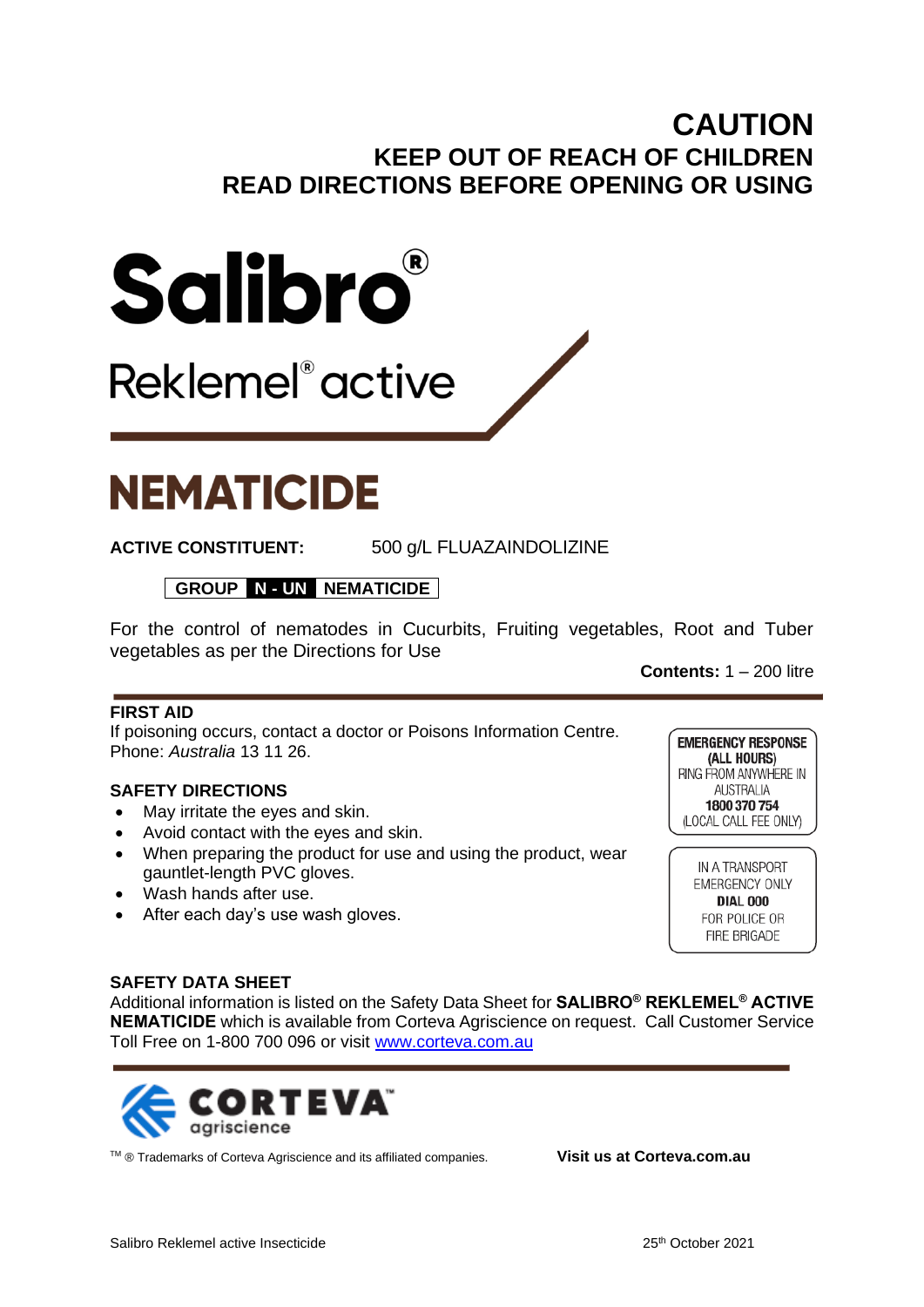### **DIRECTIONS FOR USE**

#### **RESTRAINTS:**

**DO NOT** use in hydroponic systems.

**DO NOT** directly soak or drench bare transplant roots during the planting process.

**DO NOT** apply if heavy rains or storms are forecast within three (3) days.

**DO NOT** irrigate to the point of water run-off from the treatment area for at least three (3) days after application.

**DO NOT** apply to sweet potatoes later than 21 days after transplanting.

**DO NOT** apply by a vertical sprayer.

**DO NOT** apply by aircraft.

#### **SPRAY DRIFT RESTRAINTS**

Specific definitions for terms used in this section of the label can be found at apvma.gov.au/spraydrift.

**DO NOT** allow bystanders to come into contact with the spray cloud.

**DO NOT** apply in a manner that may cause an unacceptable impact to native vegetation, agricultural crops, landscaped gardens and aquaculture production, or cause contamination of plant or livestock commodities, outside the application site from spray drift. Wherever possible, correctly use application equipment designed to reduce spray drift and apply when the wind direction is away from these sensitive areas.

**DO NOT** apply unless the wind speed is between three (3) and twenty (20) kilometres per hour at the application site during the time of application.

**DO NOT** apply if there are hazardous surface temperature inversion conditions present at the application site during the time of application. Surface temperature inversion conditions exist most evenings one (1) to two (2) hours before sunset and persist until one (1) to two (2) hours after sunrise.

**DO NOT** apply by a boom sprayer unless the following requirements are met:

- spray droplets not smaller than a COARSE spray droplet size category

- minimum distances between the application site and downwind sensitive areas (see 'Mandatory buffer zones' section of the following table titled 'Buffer zones for boom sprayers') are observed.

| <b>Application</b>            | <b>Boom</b>                             | <b>Mandatory downwind buffer zones</b> |                                    |                            |                     |                           |  |  |
|-------------------------------|-----------------------------------------|----------------------------------------|------------------------------------|----------------------------|---------------------|---------------------------|--|--|
| rate                          | height<br>above the<br>target<br>canopy | <b>Bystander</b><br>areas              | <b>Natural</b><br>aquatic<br>areas | <b>Pollinator</b><br>areas | Vegetation<br>areas | <b>Livestock</b><br>areas |  |  |
| Up to<br>maximum label        | $0.5m$ or<br>lower                      | 0 metres                               | 0 metres                           | 0 metres                   | 0 metres            | 100 metres                |  |  |
| rate                          | $1.0m$ or<br>lower                      | 0 metres                               | 0 metres                           | 0 metres                   | 0 metres            | 350 metres                |  |  |
| 2000 mL/ha or<br><b>lower</b> | $0.5m$ or<br>lower                      | 0 metres                               | 0 metres                           | 0 metres                   | 0 metres            | 30 metres                 |  |  |
|                               | $1.0m$ or<br>lower                      | 0 metres                               | 0 metres                           | 0 metres                   | 0 metres            | 150 metres                |  |  |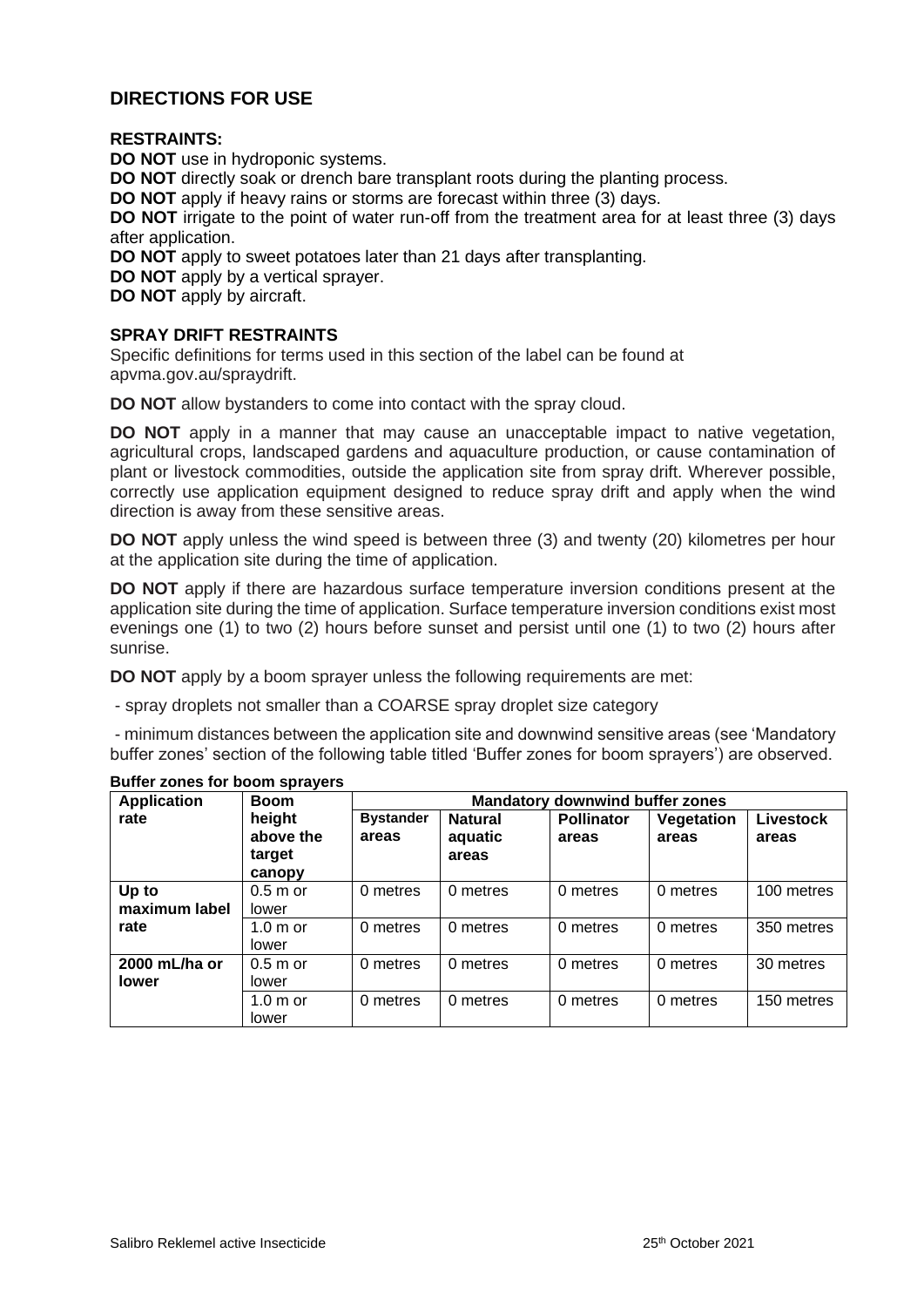#### **For use in all States where appropriate for the crop and/or disease.**

# **VEGETABLE CROPS**

| <b>PEST</b><br><b>CROP</b><br><b>TIMING</b><br><b>METHOD</b> |  |  | <b>APPLICATION</b> | <b>APPLICATION</b> |  | <b>CRITICAL COMMENTS</b> |
|--------------------------------------------------------------|--|--|--------------------|--------------------|--|--------------------------|
|--------------------------------------------------------------|--|--|--------------------|--------------------|--|--------------------------|

**ALL CROPS**: Salibro® rates should only be applied to the portion of the field/greenhouse that requires protection from nematode infestation. For example, if the inter-row accounts for 30% of the area the use rate over the full hectare will be 2 or 4 litres per ha x 70%.

To calculate the treated area, measure the length of the row, by the width. For example, a 200 m long by 1 m wide bed is 200 m<sup>2</sup> or 0.02 ha. With an application rate of 2 or 4 L/ha x 0.02 ha either 40 or 80 mL (respectively) will be required to treat the selected area.

**DO NOT** apply more than 4 L/ha per year. Refer to the application section of the label for guidance on application methods.

| <b>Cucurbits</b><br>(field and<br>protected<br>crops):<br>including<br>Bitter melon,<br>Cantaloupe,<br>Chokos,<br>Cucumber,<br>Gherkin,<br>Gourds,<br>Marrow,<br>Melons,<br>Pumpkins,<br>Rockmelon,<br>Squash,<br>Summer<br>Watermelon,<br>Winter<br>squash,<br>Zucchini | Root Knot<br>Nematode<br>(Meloidogyne<br>spp.) | At establishment<br>drip/trickle<br>irrigation                                                                  | Apply up to<br>three (3) days<br>before planting<br>to one (1) day<br>after planting                                                                                                                | 4 L/ha                        |                                                                                                                                                                                                                                                               |
|--------------------------------------------------------------------------------------------------------------------------------------------------------------------------------------------------------------------------------------------------------------------------|------------------------------------------------|-----------------------------------------------------------------------------------------------------------------|-----------------------------------------------------------------------------------------------------------------------------------------------------------------------------------------------------|-------------------------------|---------------------------------------------------------------------------------------------------------------------------------------------------------------------------------------------------------------------------------------------------------------|
|                                                                                                                                                                                                                                                                          |                                                | Soil applied and<br>incorporated by<br>irrigation or<br>mechanical<br>incorporation                             | Apply up to<br>three (3) days<br>before<br>transplanting                                                                                                                                            |                               |                                                                                                                                                                                                                                                               |
|                                                                                                                                                                                                                                                                          |                                                | Pre- & post plant<br>drip irrigation                                                                            | Apply 2 L/ha up<br>to three (3) days<br>before planting<br>to one (1) day<br>after planting.<br>For extended<br>control apply a<br>second<br>application,<br>14 - 28 days<br>after<br>transplanting | 2 L/ha<br>$\ddot{}$<br>2 L/ha | Refer to pre-plant<br>application for a suitable<br>method of application                                                                                                                                                                                     |
|                                                                                                                                                                                                                                                                          |                                                | Post-plant drip<br>(following a pre-<br>plant or at plant<br>application of<br>another effective<br>nematicide) |                                                                                                                                                                                                     | 2 or<br>4 L/ha                | Use the low rate where<br>prior<br>the<br>nematicide<br>treatment(s)<br>has<br>effective<br>provided<br>control<br>extended<br>and<br>residual control (i.e. "top-<br>up") is required. Use the<br>higher<br>where<br>rate<br>nematicide pressure is<br>high. |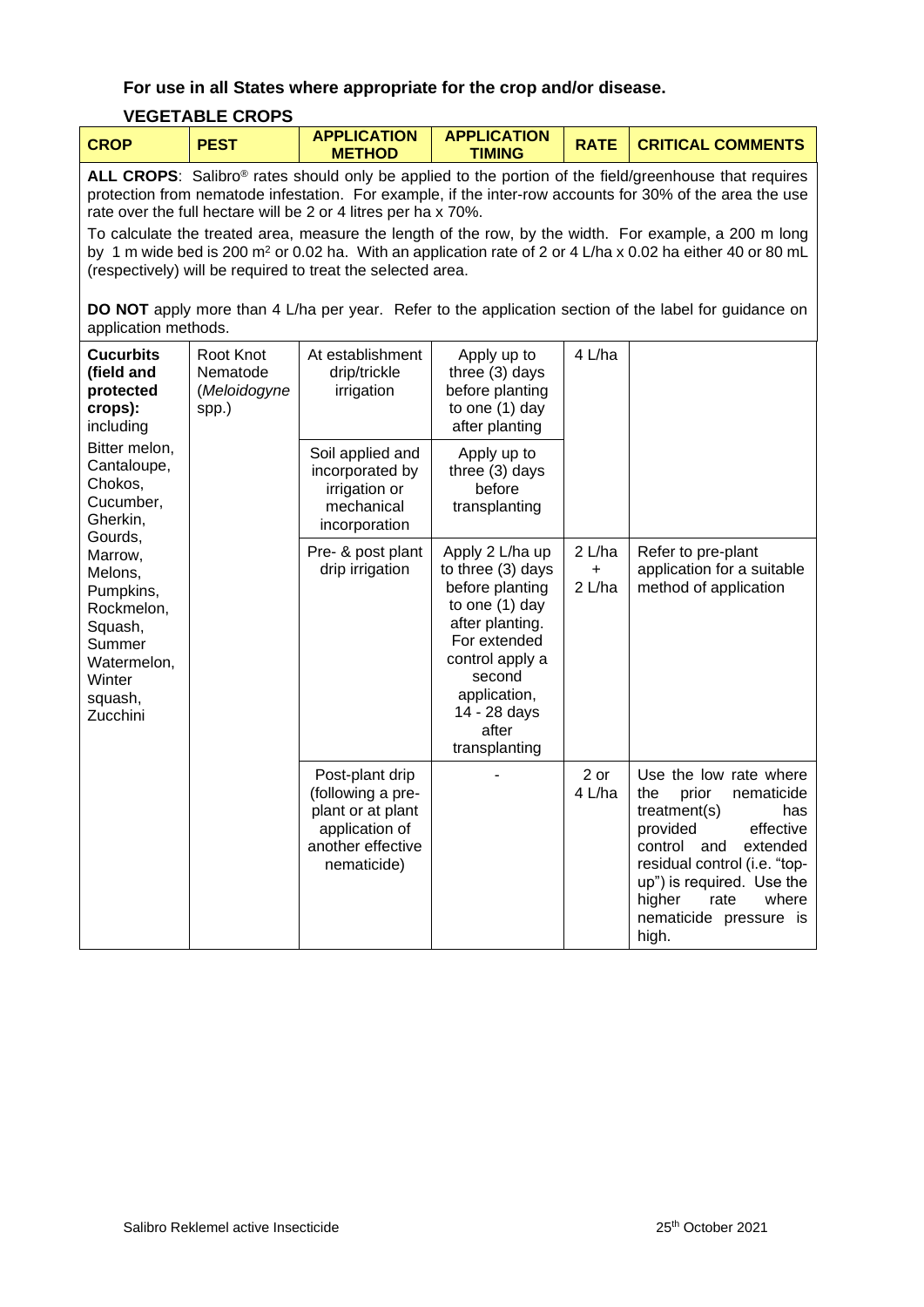| VEGETABLE CROPS <i>continued</i>                                                                                                                                                                                                         |                                                   |                                                                                                                 |                                                                                                                                                                                                       |                         |                                                                                                                                                                                                                                                               |  |  |
|------------------------------------------------------------------------------------------------------------------------------------------------------------------------------------------------------------------------------------------|---------------------------------------------------|-----------------------------------------------------------------------------------------------------------------|-------------------------------------------------------------------------------------------------------------------------------------------------------------------------------------------------------|-------------------------|---------------------------------------------------------------------------------------------------------------------------------------------------------------------------------------------------------------------------------------------------------------|--|--|
| <b>CROP</b>                                                                                                                                                                                                                              | <b>PEST</b>                                       | <b>APPLICATION</b><br><b>METHOD</b>                                                                             | <b>APPLICATION</b><br><b>TIMING</b>                                                                                                                                                                   | <b>RATE</b>             | <b>CRITICAL COMMENTS</b>                                                                                                                                                                                                                                      |  |  |
| <b>Fruiting</b><br>vegetables<br>(field and<br>protected<br>crops):<br>including<br>Bush tomato,<br>Capsicum<br>(Pepper),<br>Cherry tomato,<br>Chilli,<br>Eggplant,<br>Ground<br>cherries,<br>Okra,<br>Sunberry,<br>Tomatillo,<br>Tomato | Root Knot<br>Nematode<br>(Meloidogy<br>$ne$ spp.) | At establishment<br>drip/trickle<br>irrigation                                                                  | Apply up to<br>three (3) days<br>before planting<br>to one (1) day<br>after planting                                                                                                                  | 4 L/ha                  |                                                                                                                                                                                                                                                               |  |  |
|                                                                                                                                                                                                                                          |                                                   | Soil applied and<br>incorporated by<br>irrigation or<br>mechanical<br>incorporation                             | Apply up to<br>three (3) days<br>before<br>transplanting                                                                                                                                              |                         |                                                                                                                                                                                                                                                               |  |  |
|                                                                                                                                                                                                                                          |                                                   | Pre- & post<br>plant drip<br>irrigation                                                                         | Apply 2 L/ha up<br>to three (3) days<br>before planting<br>to one $(1)$ day<br>after planting.<br>For extended<br>control apply a<br>second<br>application,<br>14 - 28 days<br>after<br>transplanting | 2 L/ha<br>$+$<br>2 L/ha | Refer to pre-plant<br>application for a suitable<br>method of application                                                                                                                                                                                     |  |  |
|                                                                                                                                                                                                                                          |                                                   | Post-plant drip<br>(following a pre-<br>plant or at plant<br>application of<br>another effective<br>nematicide) |                                                                                                                                                                                                       | $2$ or<br>4 L/ha        | Use the low rate where<br>prior<br>nematicide<br>the<br>treatment(s)<br>has<br>effective<br>provided<br>control<br>extended<br>and<br>residual control (i.e. "top-<br>up") is required. Use the<br>higher<br>rate<br>where<br>nematicide pressure is<br>high. |  |  |

# **VEGETABLE CROPS** *continued*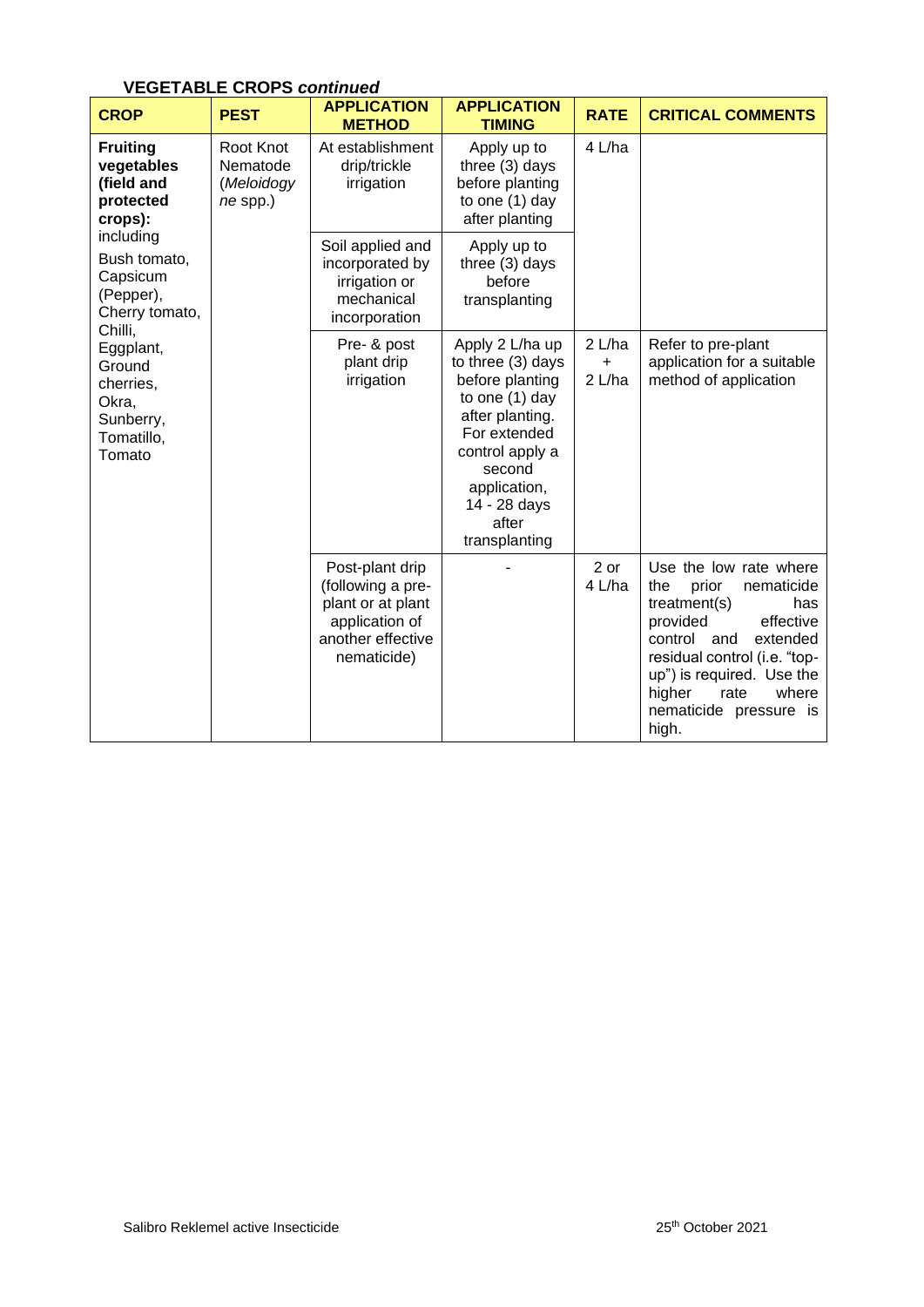| <b>CROP</b>                                                                                                                                                                                                                                             | <b>PEST</b>                                    | <b>APPLICATION</b><br><b>METHOD</b>                                                                            | <b>APPLICATION</b><br><b>TIMING</b>                                                                                                                                                              | <b>RATE</b>                   | <b>CRITICAL</b><br><b>COMMENTS</b>                                                                                                                                                                                                                      |
|---------------------------------------------------------------------------------------------------------------------------------------------------------------------------------------------------------------------------------------------------------|------------------------------------------------|----------------------------------------------------------------------------------------------------------------|--------------------------------------------------------------------------------------------------------------------------------------------------------------------------------------------------|-------------------------------|---------------------------------------------------------------------------------------------------------------------------------------------------------------------------------------------------------------------------------------------------------|
| <b>Root and</b><br><b>Tuber</b><br>vegetables:<br>including<br>Arrowroot,<br>Beetroot,<br>Carrot,<br>Cassava,<br>Celeriac,<br>Galangal,<br>Ginseng,<br>Horseradish,<br>Parsnip,<br>Potato,<br>Radish,<br>Swede,<br>Taro,<br>Turnip,<br>Garden,<br>Yams. | Root Knot<br>Nematode<br>(Meloidogyne<br>spp.) | Pre-plant<br>incorporated or<br>in-furrow soil<br>treatment                                                    | Apply up to<br>three (3) days<br>before planting                                                                                                                                                 | 4 L/ha                        | Refer to the Application<br>section<br>for<br>detailed<br>instructions.                                                                                                                                                                                 |
| <b>Sweet Potato</b>                                                                                                                                                                                                                                     | Root Knot<br>Nematode<br>(Meloidogyne<br>spp.) | At establishment<br>drip/trickle<br>irrigation                                                                 | Apply three (3)<br>days before<br>planting to three<br>(3) days after<br>planting                                                                                                                | 4 L/ha                        |                                                                                                                                                                                                                                                         |
|                                                                                                                                                                                                                                                         |                                                | Soil applied and<br>incorporated by<br>irrigation or<br>mechanical<br>incorporation                            | Apply up to<br>three (3) days<br>before<br>transplanting                                                                                                                                         |                               |                                                                                                                                                                                                                                                         |
|                                                                                                                                                                                                                                                         |                                                | Pre- & post<br>plant drip<br>irrigation                                                                        | Apply 2 L/ha<br>three (3) days<br>before planting<br>to three (3) days<br>after planting.<br>For extended<br>control apply a<br>second<br>application,<br>14 - 21 days<br>after<br>transplanting | 2 L/ha<br>$\pmb{+}$<br>2 L/ha | Refer<br>to<br>pre-plant<br>for<br>application<br>a<br>method<br>of<br>suitable<br>application                                                                                                                                                          |
|                                                                                                                                                                                                                                                         |                                                | Post-plant drip<br>(following a pre-<br>plant or at plant<br>application of<br>another effective<br>nematicide | Appy up to 21<br>days after<br>transplanting                                                                                                                                                     | 2 or 4<br>L/ha                | Use the low rate where<br>the<br>prior<br>nematicide<br>treatments(s)<br>has<br>effective<br>provided<br>control and extended<br>residual<br>control (i.e.<br>"top-up") is required.<br>Use the higher rate<br>nematicide<br>where<br>pressure is high. |

# **VEGETABLE CROPS** *continued*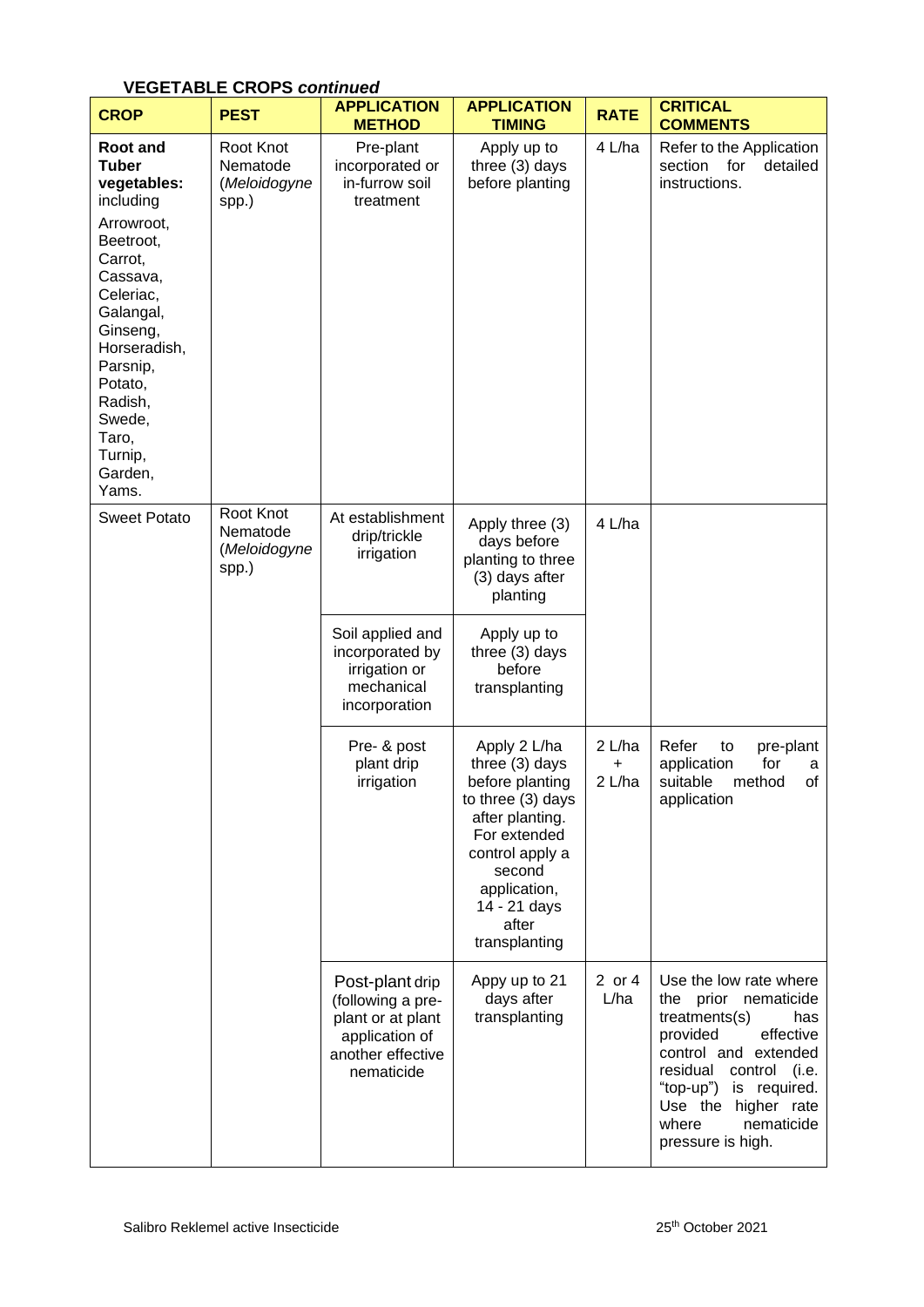**NOT TO BE USED FOR ANY PURPOSE OR IN ANY MANNER CONTRARY TO THIS LABEL UNLESS AUTHORISED UNDER APPROPRIATE LEGISLATION.**

#### **WITHHOLDING PERIODS**

CUCURBITS, FRUITING VEGETABLES: **NIL.** ROOT AND TUBER VEGETABLES: **NOT REQUIRED WHEN USED AS DIRECTED.**

# **TRADE ADVICE**

#### **EXPORT OF TREATED PRODUCE**

Growers should note that suitable Maximum Residue Levels (MRLs) or import tolerances may not be established in all markets for produce treated with Salibro®. If you are growing produce for export, please check with Corteva Agriscience for the latest information on MRLs and export tolerances before using this product.

#### **GENERAL INSTRUCTIONS**

Salibro $\mathcal{O}$  is a sulfonamide nematicide, in the form of suspension concentrate and is to be diluted with water. Salibro® works by contact with nematodes in the soil pore water, and is not considered systemic in plants by soil application. Intrinsic sensitivities differ to Salibro<sup>®</sup>, with plant parasitic nematodes being of higher sensitivity than other groups of the soil nematode community.

The physico-chemical properties of Salibro® lend it to be well balanced in terms of the soil mobility and residual properties in the soil root zone. As such it is compatible with a number of grower application methods, such as drip irrigation, bed sprays, in furrow application or incorporation before planting. Thus, agronomically, it has a fit for use in nematode control in a range of crops.

#### **NEMATODE PRESSURE AND MANAGEMENT**

A variety of nematode population pressures can exist in field conditions. The visible efficacy of a single product will depend upon the effectiveness of the product and the accuracy of application of the product into the treated root zone area, and the level of nematode population. Under extremely high nematode pressure no single product will provide highlevel nematode control, and in these circumstances a range of nematode management measures should be undertaken by the grower to reduce the nematode pressure, such as use of rotations, fallow periods, resistant or tolerant varieties, chemical and biological nematode control agents.

#### **INTEGRATED PEST MANAGEMENT**

Salibro® has a favourable profile for non-target organisms making it an ideal product for use in integrated pest management (IPM) systems. In particular, Salibro® has been shown to be highly compatible with a broad range of naturally occurring or introduced biological control agents, such as beneficial fungi and nematodes, bacteria and other important nontarget organisms that inhabit the soil rhizosphere (such as worms) and help sustain crop and soil health.

Consider the following recommended management practices to sustainably control or suppress plant parasitic nematode populations:

- Take soil samples regularly to determine the plant parasitic nematode species present and population density from the previous crop.
- Consider using nematode resistant or tolerant crop varieties.
- Consider cultural methods to reduce nematode populations, e.g., fallow periods, rotations, or soil amendments.
- Consider a combination of effective products in a nematode management program pre-planting and in the crop, e.g. approved fumigants, nematicides, and other products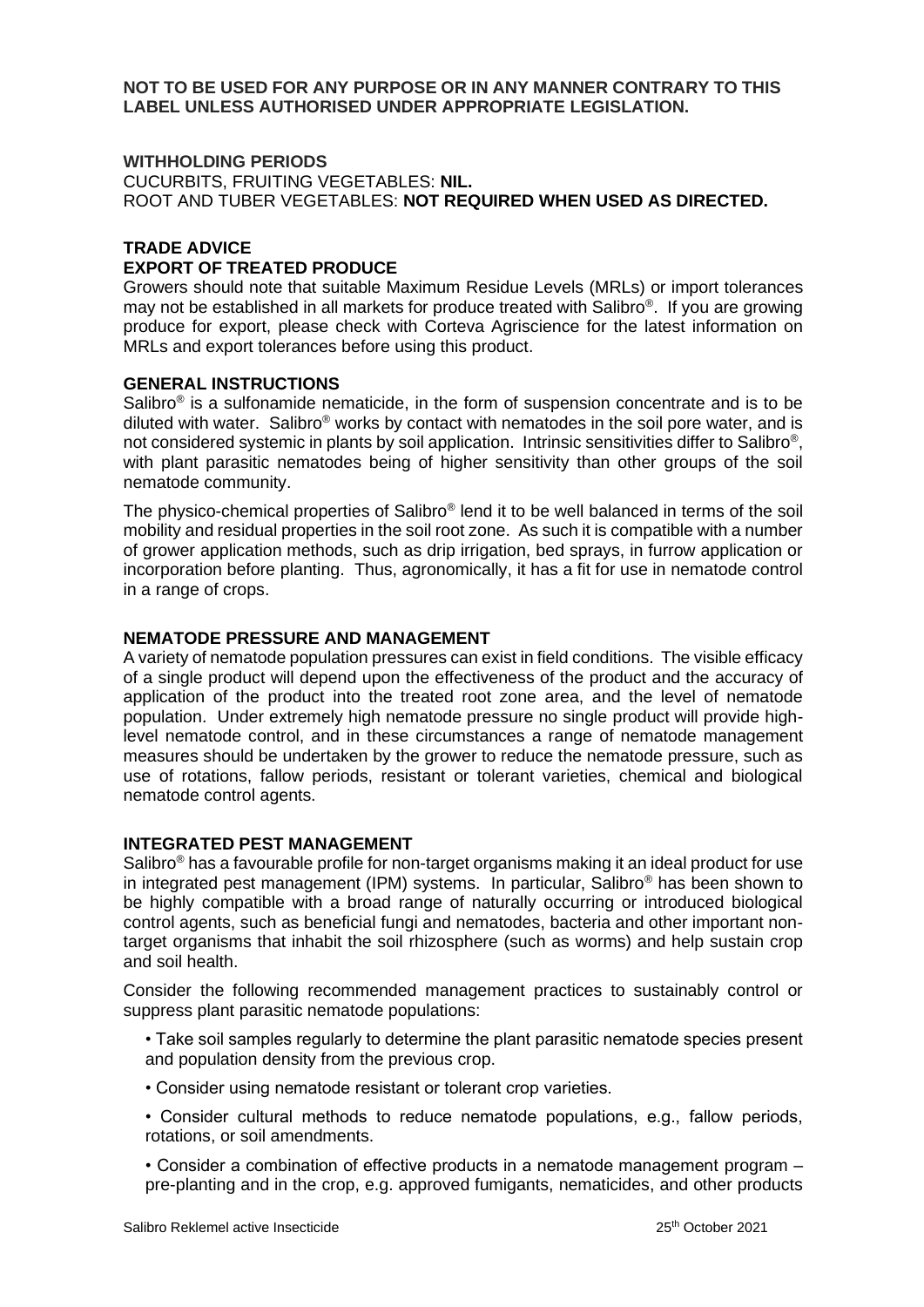that protect crop roots. This may be critical under high pest pressure situations where no single product may provide sufficient control.

• To minimise the possibility of enhanced microbial degradation from occurring, avoid long-term repeated applications of the same product or group of compounds in the same field. If any reduction in product performance is noted, it is important to contact the local company representative.

#### **MIXING INSTRUCTIONS (In-furrow or broadcast application)**

Ensure the spraying equipment is clean and properly calibrated prior to application. Spray equipment must be clean and free of previous pesticide deposits before applying this product.

Fill spray tank  $\frac{1}{4}$  to  $\frac{1}{2}$  full of water. Add Salibro® mixes directly to the spray tank during filling.

Once dispersed, the material must be kept in suspension at all times by continuous agitation. Use mechanical or hydraulic means, **DO NOT** use air agitation.

If spray solution is left standing, ensure thorough re-agitation of the spray mix until fully resuspended. **DO NOT** allow spray mix to sit overnight.

#### **Surfactant/Wetting Agents**

Use of a surfactant/wetting agent is not required.

#### **APPLICATION BY TRICKLE OR DRIP IRRIGATION**

Any drip system used must be properly designed, free of leaks, and operated in a manner that provides uniform application of water in the targeted root zone area across the field.

This product acts by contact action with plant parasitic nematodes in soil pore water. This product must be applied uniformly across the root zone or poor performance may result. Drip tape or emitters must be located within or directly adjacent to the root zone that requires protection from nematodes.

Apply in sufficient water and of sufficient duration to apply the labeled rate evenly to the entire treated area. In most situations, this product should be applied in the second quarter or middle third of the drip cycle. The delivery system should be fully charged with water, and at required operating pressure, then sufficient water should be applied to the soil root zone to ensure it is moist, and then this product is applied, and then a further amount of water is applied to distribute the product in the soil and ensure the drip system is thoroughly flushed through.

The minimum injection period is the time that it takes water to move from the injection point to the furthest emitter in the irrigation zone (line). If this time is not known, it can be calculated by measuring the time for a soluble dye to move from the injection point to the farthest emitter. A longer injection time may improve uniformity throughout the zone, but needs to allow for at least an equal period of flush and move the product through the soil. If you have any questions about calibration, you should contact service specialists, equipment manufacturers, or other specialists.

When the application is finished, allow the entire irrigation and injector system to be thoroughly flushed clean before stopping the system.

#### **IN-FURROW AT-PLANT APPLICATION**

Where permitted by crop specific use directions apply in-furrow during planting operations. Direct applications into the open furrow and cover with soil.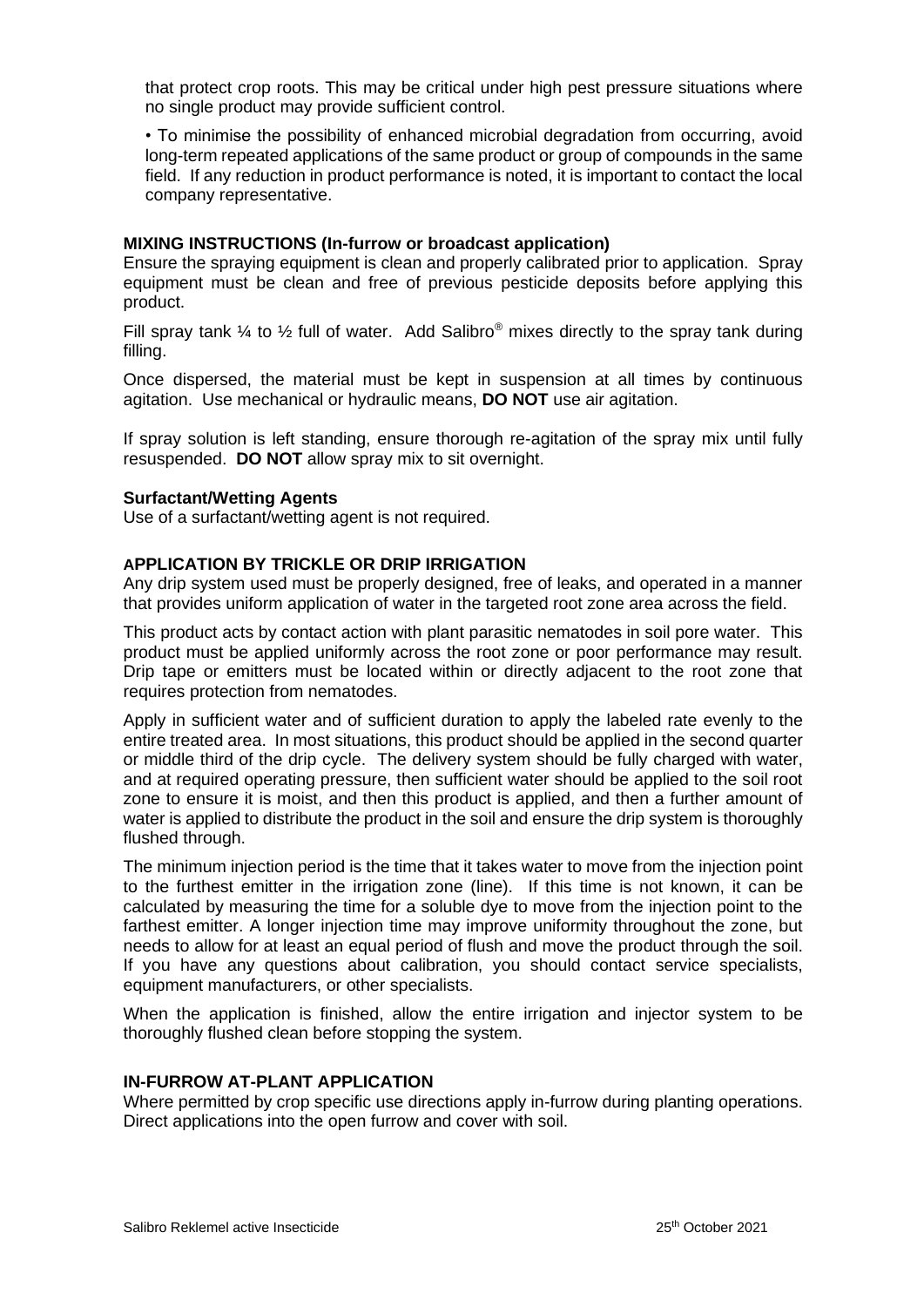#### **BROADCAST APPLICATION FOLLOWED BY INCORPORATION**

Apply using conventional application equipment. Prepare the spray mix by adding the product to the spray tank with a minimum of 150 L/ha of water to obtain a uniform application. Maintain sufficient agitation during mixing and application to ensure a homogeneous spray solution. Uniformly apply the spray mix over the whole field. Immediately after application, mechanically incorporate to a depth of 10 - 15 cm with incorporation equipment to ensure even distribution.

If irrigation is used to water the application, use a sufficient amount of water to move the applied product at least 5 cm deep in the soil. However, **DO NOT** apply irrigation water such that the water moves off the field.

#### **COMPATIBILITY**

Salibro<sup>®</sup> is physically compatible with most commonly used fungicide and insecticide products. To confirm compatibility, perform a compatibility test or jar test prior to mixing in a spray tank. Using a clear glass jar with lid, premix a small quantity of a desired tank mix and observe possible adverse changes (settling out, flocculation, etc.). Mix the ingredients in the same order and proportions as they will be used in the spray tank. The mixture is compatible if the materials mix readily when the jar is inverted several times. The mixture should remain stable after standing for 30 minutes, or, if separation occurs, should readily mix if agitated. An incompatible mixture is indicated by separation into distinct layers that do not readily remix when agitated and/or the presence of flakes, precipitates, gels, or heavy oily film in the jar.

The crop safety of all potential tank-mix partners with Salibro® has not been tested on all crops. Before applying any tank-mix with a partner not specified on this label, apply to a small portion of the crop to be treated to ensure an adverse response will not occur.

**The tank-mixing sequence recommended is:** water soluble bags, dry flowable or water dispersible granules, wettable powders, water based suspension concentrates (e.g Salibro<sup>®</sup>), water soluble concentrates, oil based suspension concentrates, emulsifiable concentrates, adjuvants surfactants, soluble fertilisers and drift retardants.

#### **PROTECTION OF CROPS, NATIVE AND OTHER NON-TARGET PLANTS**

The data that is currently available indicates no problems in the sequential applications in rotation regimes with other commonly-used agricultural products. Crop cultivars can differ in their response and certain environmental conditions may also be influential. It is not possible to test all sequential applications in product rotation regimes. So, prior to using the product alone or in sequential applications in grower's product rotation regimes on a new variety or on a wide area, test the products in a small area to ensure that an adverse crop response will not occur.

IMPORTANT: Not all crops within a crop group, and not all varieties, cultivars or hybrids of crops, have been individually tested for crop safety. To test for crop safety, apply the product in accordance with the label instructions to a small area of the target crop to ensure that a phytotoxic response will not occur, especially where the application is a new use of the product by the applicator.

# **PROTECTION OF WILDLIFE, FISH, CRUSTACEANS AND ENVIRONMENT**

**DO NOT** contaminate wetlands or watercourses with this product or used containers.

#### **STORAGE AND DISPOSAL**

Store in the closed, original container in a cool, well-ventilated area. **DO NOT** store for prolonged periods in direct sunlight.

This container can be recycled if it is clean, dry, free of visible residues and has the *drumMUSTER* logo visible. Triple or pressure rinse container for disposal. Dispose of rinsate by adding to the spray tank. Do not dispose of undiluted chemicals on site. Wash